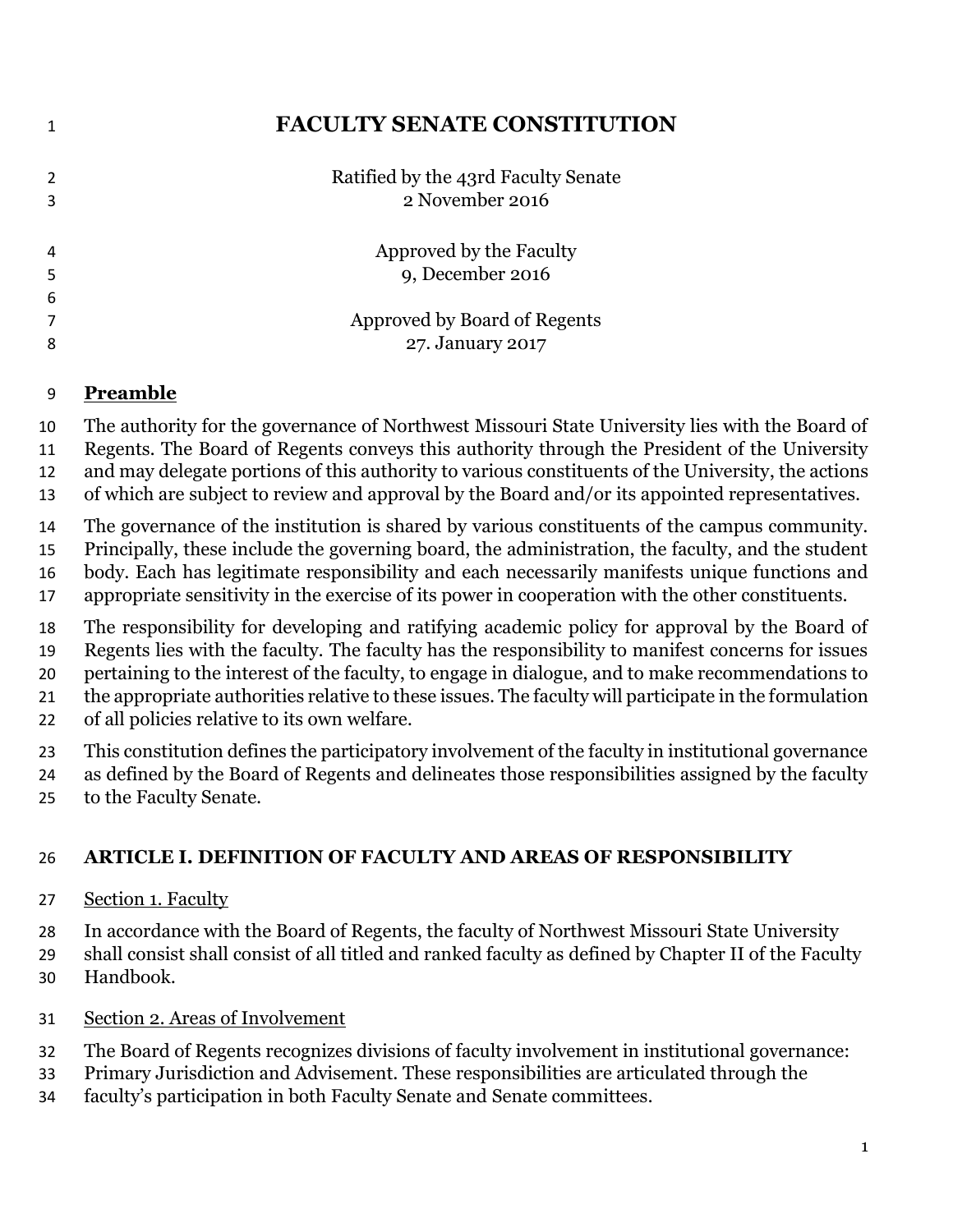- A. Faculty Senate Committees Responsible for Matters Related to Faculty Primary Jurisdiction
- These committees have responsibility in those areas that require action by the faculty
- before permanent implementation may occur, including the standards for undergraduate
- and graduate instruction, curriculum and degree requirements, and admissions and retention policies (as well as appeals of those policies).
- B. Faculty Senate Committees Responsible for Matters Requiring Faculty Advisement
- These committees have responsibility in those areas that require the faculty to have opportunities to advise before action can be taken, including:
- 1. the development of principles and policies concerning compensation, tenure, promotions, appointments, dismissal of faculty members, leaves, workloads, retirement, and other matters concerning the welfare of the faculty; and
- 2. the development of principles, policies, and procedures concerning student assessment.

# **ARTICLE II. FACULTY SENATE**

Section 1. Definition

The Faculty Senate is the elected, representative body of the faculty at Northwest Missouri

- State University. The Faculty Senate for purposes of its operation shall be considered a
- continuous body from year to year.
- Section 2. Purposes of the Senate
- The Faculty Senate develops, formulates, and recommends curricula, policies, and procedures to the appropriate authorities, including but not limited to the Chief Academic Officer, the
- President of the University, and/or the Board of Regents.

# **ARTICLE III. COMPOSITION OF THE SENATE**

- Section 1. Membership
- The membership of the Faculty Senate shall be determined in a manner prescribed by the By-
- Laws of the Faculty Senate and shall ensure fair and equal representation of all faculty and
- their respective units.
- Section 2. Senate Officers
- A. The officers of the Faculty Senate shall be: the President, the Vice President, the President Emeritus/a, the Secretary, and the Parliamentarian.
- 1. The President is the chief presiding officer of the Faculty Senate who represents all University faculty.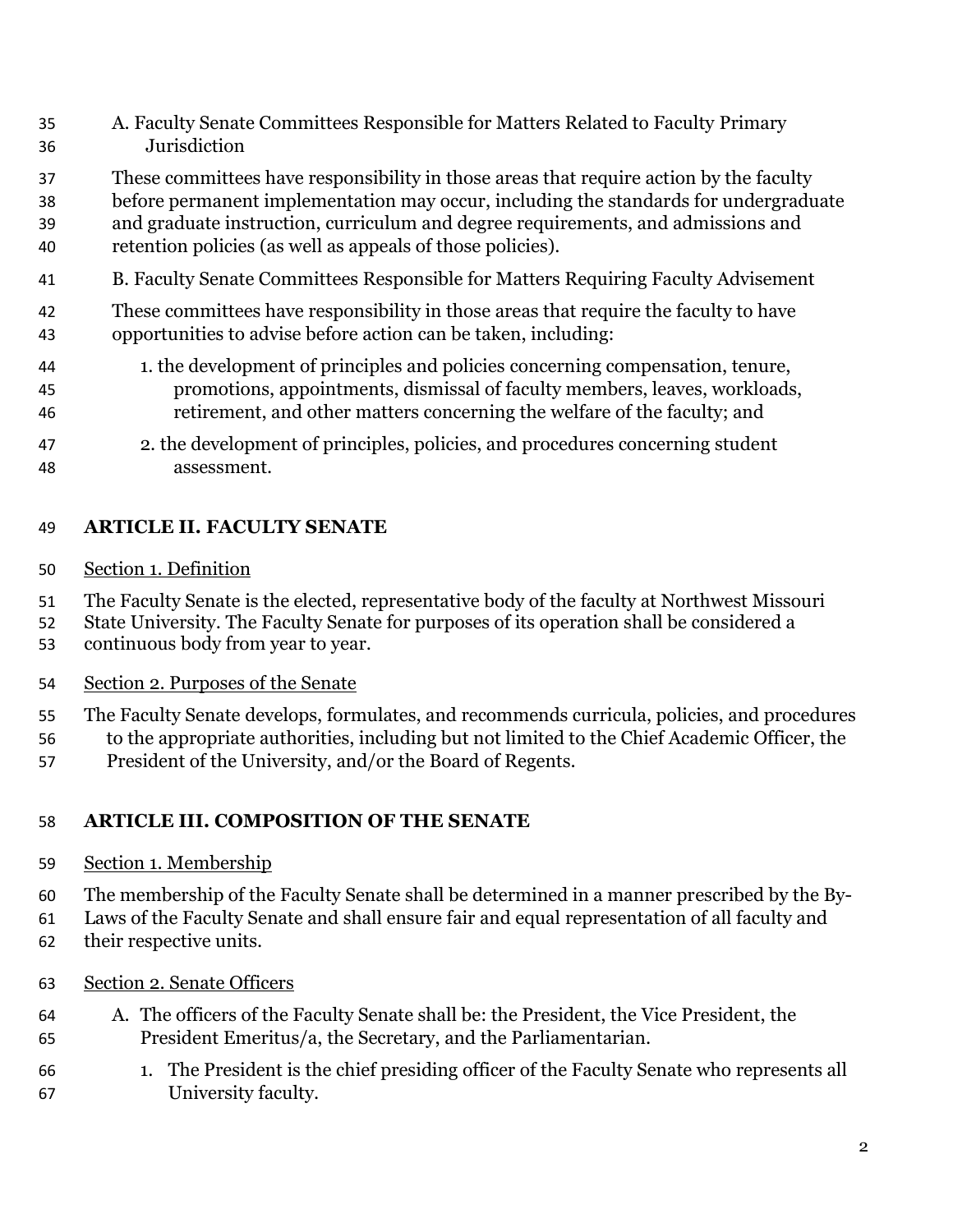| 68 | 2. The Vice-President is the president-in-training and serves in an advisory capacity.      |
|----|---------------------------------------------------------------------------------------------|
| 69 | 3. The President Emeritus/a serves in an advisory capacity.                                 |
| 70 | The Secretary documents the Faculty Senate record and oversees all Senate                   |
| 71 | elections.                                                                                  |
| 72 | 5. The Parliamentarian advises the Faculty Senate and Faculty Senate Executive              |
| 73 | Council in regards to compliance with processes, protocols, and rules of order.             |
| 74 | B. The specific responsibilities and the processes of election of these officers shall be   |
| 75 | determined in a manner prescribed by the By-Laws of the Faculty Senate.                     |
| 76 | Section 3. The Executive Council                                                            |
| 77 | A. The Executive Council of the Faculty Senate shall consist of: President, Vice-President, |
| 78 | President Emeritus/a, Secretary, Parliamentarian, and the Chairs of the committees          |
| 79 | responsible for matters related to faculty Primary Jurisdiction or other committees         |
| 80 | deemed essential to faculty concerns as determined by the Faculty Senate.                   |
| 81 | B. The Executive Council has the right to invite guests to its closed meetings on an as     |
| 82 | needed basis.                                                                               |
| 83 | C. The specific responsibilities and the processes of the Executive Council shall be        |
| 84 | determined in a manner prescribed by the By-Laws of the Faculty Senate.                     |

## **ARTICLE IV. ELECTIONS, TERM OF OFFICE, AND GRIEVANCES AGAINST OFFICERS, SENATORS/ALTERNATES, AND COMMITTEE CHAIRS**

Section 1. Regular Elections

 The Faculty Senate shall hold annual elections in an orderly and timely fashion as prescribed by the By-Laws of the Faculty Senate.

Section 2. Interim Vacancies

In the event of vacancies on Senate and/or its committees, replacements shall be determined

- by processes and procedures as prescribed by the By-Laws of the Faculty Senate.
- Section 3. Grievances against Officers, Senators/Alternates, and Committee Chairs
- Written notice signed by a majority of the members of the electing unit and filed with the
- Secretary of the Senate is sufficient for immediate recall of the unit's Senator or Alternate. In
- the event of grievances against Officers, Senators/Alternates, and/or Committee Chairs,
- processes and procedures are prescribed in the By-Laws of the Faculty Senate (Section 13).

# **ARTICLE V. MEETINGS AND IMPLEMENTATIONS OF ACTIONS OF THE FACULTY SENATE**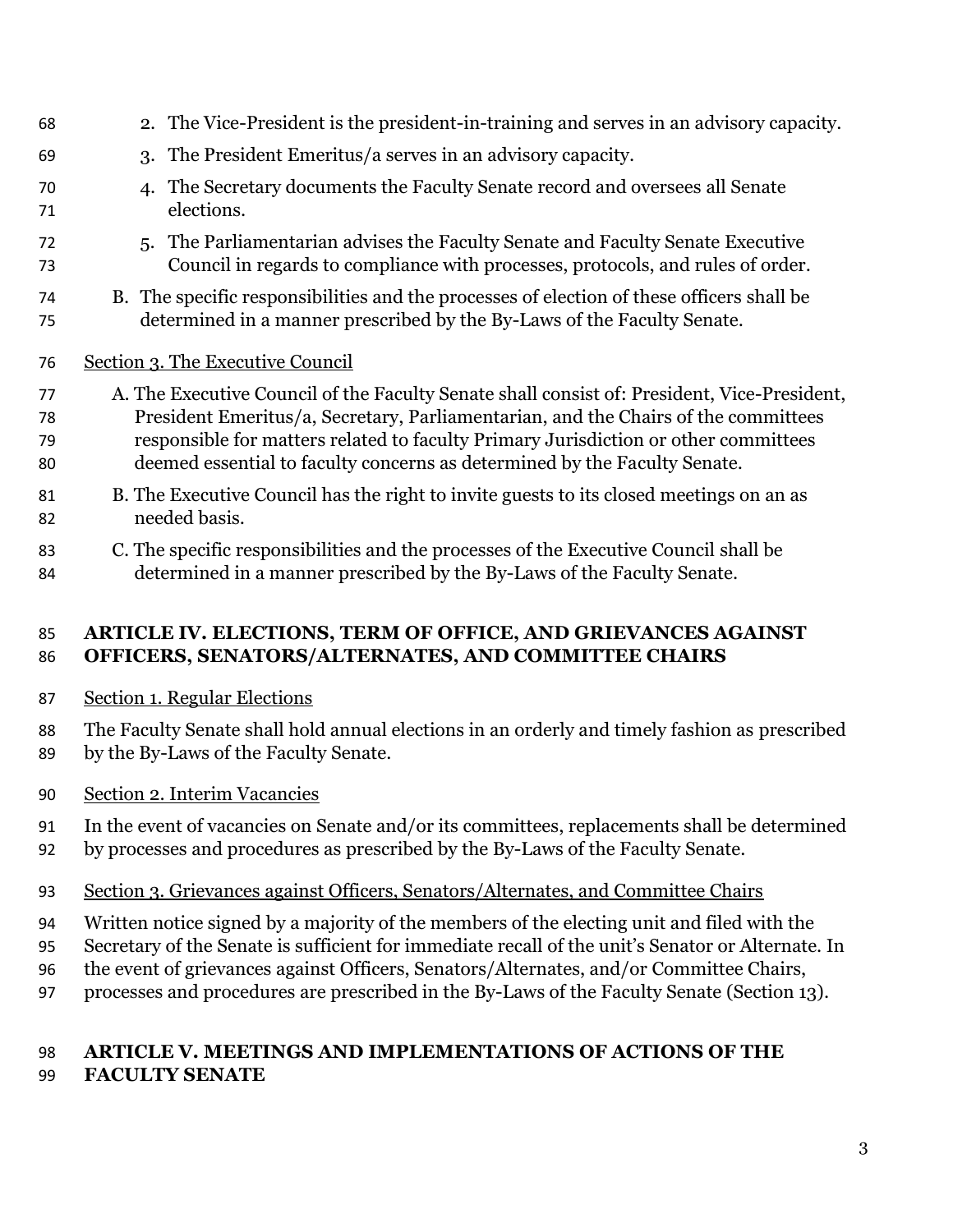- Section 1. Meetings A. Faculty Senate Meetings 102 1. A regular open meeting of the Faculty Senate shall be held at least once each month during both the fall and spring trimesters. 2. Special meetings of the Faculty Senate, i.e. those not on the official Faculty Senate calendar, shall be called by the President of the Faculty Senate. 3. The President of the Senate, upon receipt of a request from at least five members of the Senate, or the Chief Academic Officer, or the President of the University shall be empowered to call, schedule, and hold the requested special meeting in a timely fashion. B. Executive Council Meetings 111 1. A regular open meeting of the Executive Council shall be held at least once each month during both the fall and spring trimesters. 2. Special meetings of the Executive Council, i.e. those not on the official Executive Council calendar, shall be called when necessary by the President of the Faculty Senate.
	- Section 3. Agenda and Minutes of the Senate

Official agendas and minutes of all Faculty Senate meetings, special meetings, Executive

Council meetings, and Executive Council special meetings shall be produced, published, and

archived in a timely manner as prescribed by the By-Laws of the Faculty Senate.

# **ARTICLE VI. FACULTY INITIATIVE AND REFERENDUM**

Section 1. Faculty Initiative

Any faculty member may file a signed petition with the President of the Senate requesting to be

heard by the Faculty Senate; the President of the Senate will adjudicate the merits of the

 request. The Senate is required to consider any issue within the scope of its responsibility when a written petition signed by five or more faculty members is presented to the President of the

Senate.

- Section 2. Faculty Referendum
- Questions or issues before the Senate must be referred to the faculty for discussion and
- decisions whenever a majority of the membership of the Senate considers this desirable or
- whenever ten percent of the faculty members file a signed petition with the President of the
- Senate. Action by referendum supersedes any action by the Senate.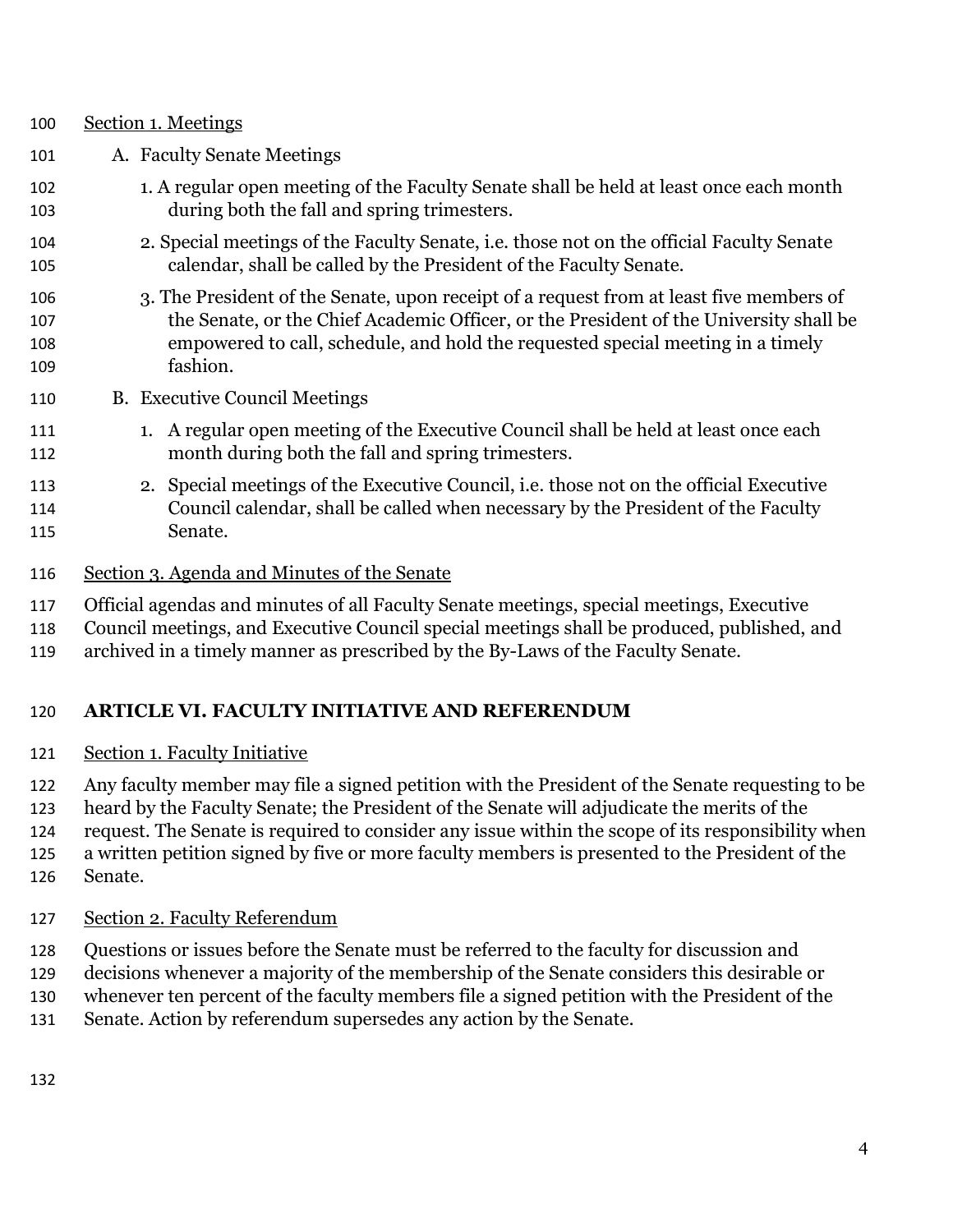#### **ARTICLE VII. FACULTY SENATE COMMITTEES**

- The Faculty Senate has the authority to create standing committees and such ad hoc
- committees that it may deem necessary to carry out its purposes as specified in Article II of this constitution.
- Section 1. Membership of Committees
- Membership of committees is determined by the rules and protocols as prescribed by the By-
- Laws of the Faculty Senate.

#### Section 2. Proposals from Committees

- Proposals recommended for approval or initiated by committees shall be forwarded to the
- Faculty Senate for inclusion in the next scheduled meeting. Proposals must be received three
- days prior to the dissemination of the Faculty Senate agenda, which is issued five days in
- advance of the scheduled meeting.
- Section 3. Committees Responsible for Matters Related to Faculty Primary Jurisdiction
- A. Committees Responsible for Matters Related to Faculty Primary Jurisdiction are responsible for
- 1. all policies and individual student petitions relating to all curriculum and degree requirements,
- 2. all policies and individual student petitions relating to the admission of students to the academic programs, transfer of credit from other institutions, credit by examination, dropping of courses, withdrawals, and retention or dismissal of students with academic deficiencies, and
- 3. all student appeals of an academic nature.
- B. Proposals appropriate to the responsibilities of Committees Responsible for Matters Related to Faculty Primary Jurisdiction may be introduced by any member of the faculty, by the Student Senate, or by any administrative officer of the University.
- Section 4. Committees Responsible for Matters Requiring Faculty Advisement
- A. Committees Responsible for Matters Requiring Faculty Advisement are responsible for
- 1. all policies relating to tenure, promotion, appointments, dismissal of faculty members, leaves, workloads, and other matters relating to the welfare of the faculty, including, but not limited to, those matters described in Chapter II of the Faculty Handbook;
- 2. recommendations relative to priorities in annual budgets and long range planning for the University and all policies relating to salary, retirement, and fringe benefits;
- 3. institutional policies and procedures relating to student, faculty, and/or program assessment;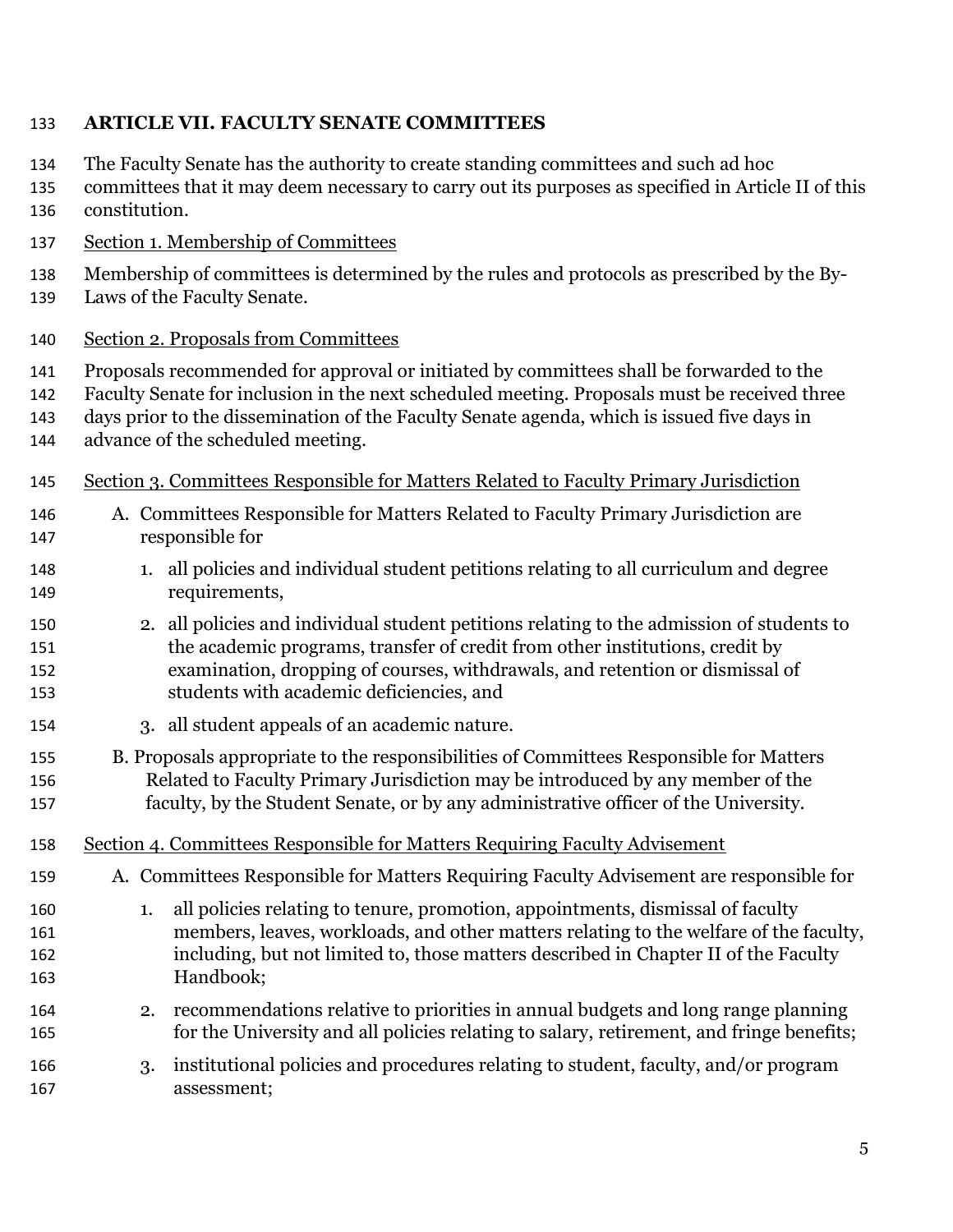- 4. matters related to research involving the use of human participants; and
- 5. matters related to faculty research including stimulating interest in research, providing financial assistance for research, and assistance in the dissemination of information developed in research;
- 6. matters related to research involving the use of animal participants; and
- 7. other duties as assigned by the Faculty Senate.
- B. Proposals appropriate to the responsibilities of Committees Responsible for Matters Requiring Faculty Advisement may be introduced by any member of the faculty or administrative officer of the University.
- Section 5. Ad Hoc Committees
- Ad Hoc committees may be appointed by the President of the Senate with subsequent approval
- by majority of the voting membership of the Senate. No ad hoc committee will be automatically
- carried over to a new Senate without the approval of a majority of the voting membership of
- the new Senate.

## **ARTICLE VIII. UNIVERSITY COMMITTEES**

- The Faculty Senate, in conjunction with the President of the University, shall choose faculty
- members for those University Committees relative to faculty concerns.
- Section 1. Membership of University Committees
- Faculty membership of university committees is determined by the rules and protocols as
- prescribed by the By-Laws of the Faculty Senate.

## **ARTICLE IX. AMENDMENTS AND REVIEW**

- Section 1. Amendment Procedure
- Amendments to this constitution may be proposed at any time through the initiative procedure
- (Article VI, Section 1) or by introduction of a resolution for this purpose by a member of the
- Faculty Senate. Alterations of these proposed amendments shall require a two-thirds majority
- vote of the Senate; only amendments approved by the Senate shall be forwarded to the faculty.
- If approved by two-thirds majority of the faculty voting, amendments shall be forwarded to the
- President of the University for approval by the Board of Regents.
- Section 2. Review Process and Approval Procedure
- Every five years the Faculty Senate shall select a committee to review its operation, the Faculty
- Senate By-laws and Rules of Order, and the Faculty Constitution. The committee shall propose
- such constitutional amendments and procedural changes as shall, in its opinion, improve the
- operation of the Senate and the performance of its function. Changes from the review process